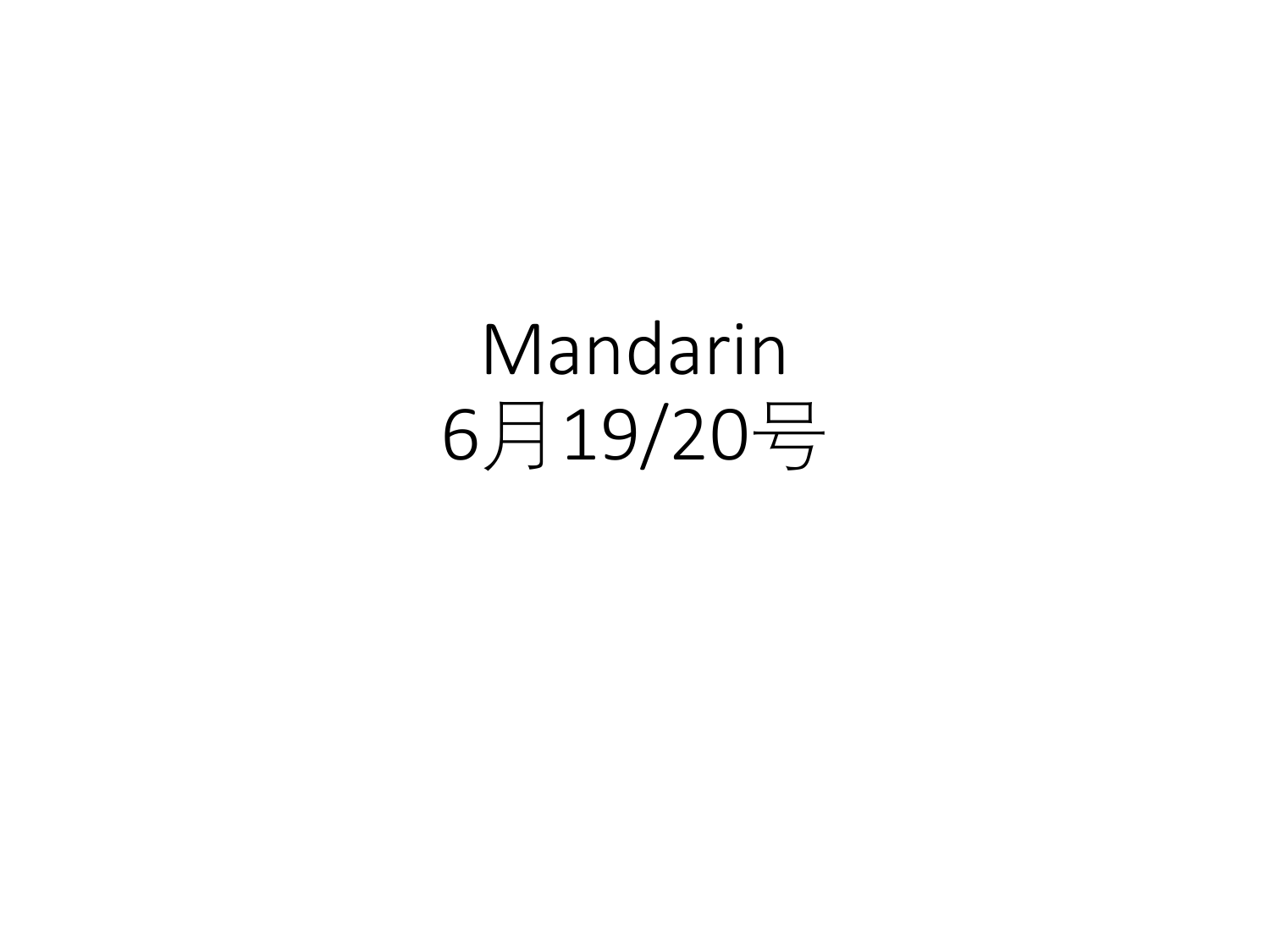Keep revising the quizlet. It's really important that you practise recognizing the terms from audio prompt only. It's the best way to speed up your listinging recognition of the most common sentence patterns

• https://quizlet.com/ 6t4fe1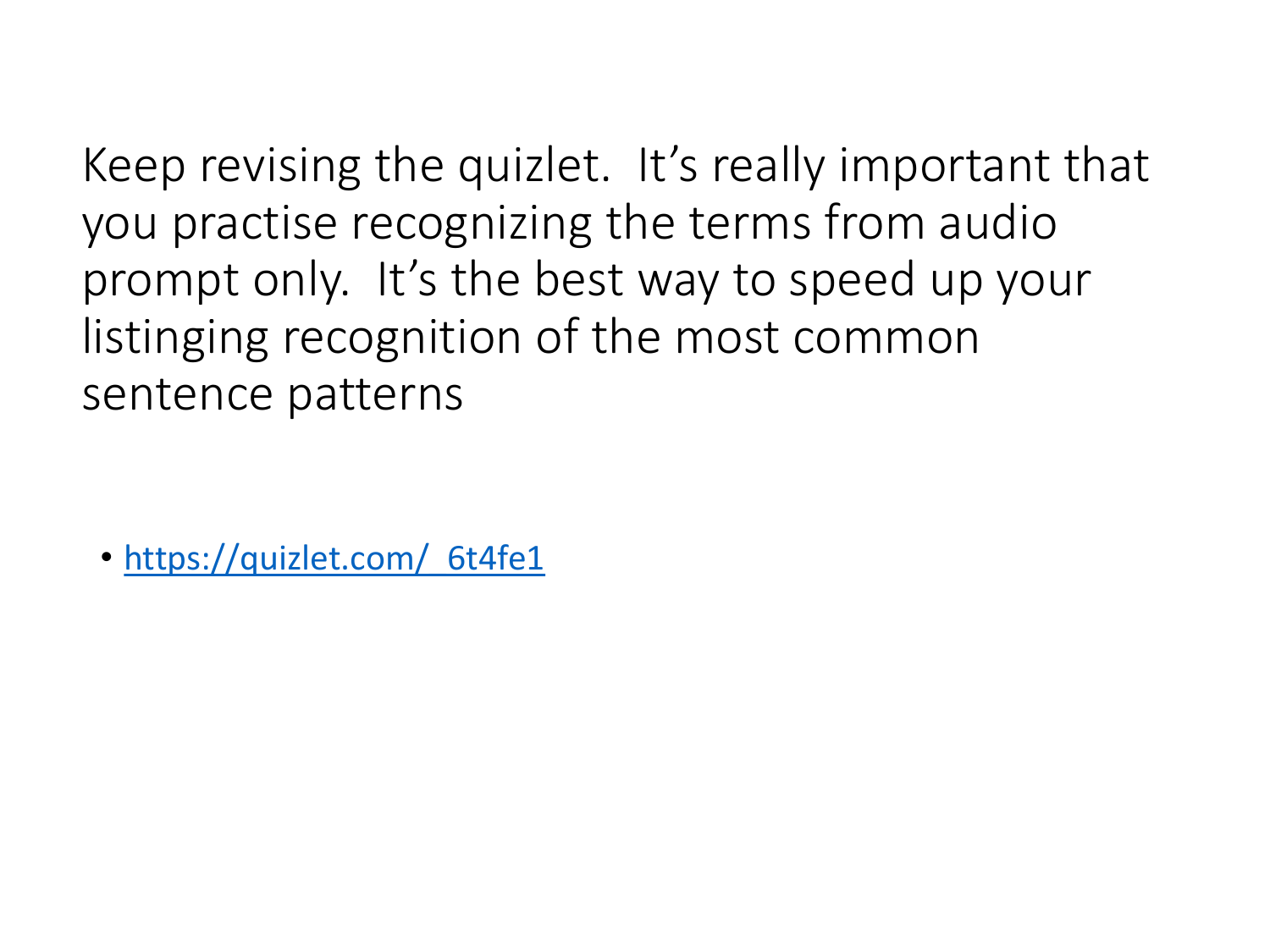## Understanding

- •她说什么?
- •我不知道她说什么。
- •我听不太懂她说什么。
- •我不明白她说什么。
- •请问, 你的意思是什么?
- •知道了。

听不太懂 = listen not too understand = I don't really understand

> 明白 also means 'to understand' but generally refers to conceptually understanding – ie 'getting' what the other person is talking about, following their argument etc

> > The addition of 'le' here turns 'I know' into 'I see!' or 'Got it!'

意思 means 'meaning' What's your meaning? = what do you mean?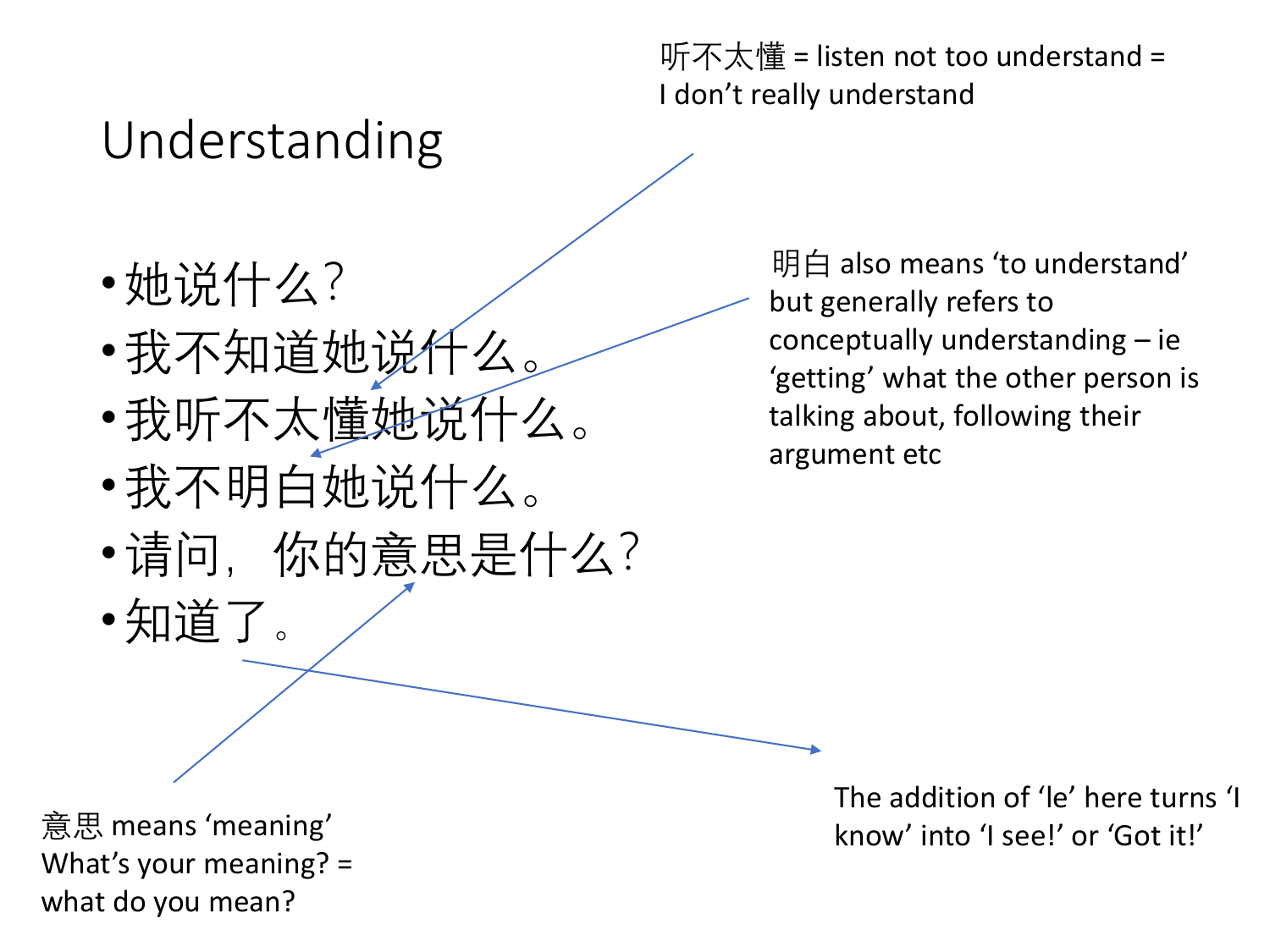- 47. Book (shu1)
- 48. Volume (ben3)
- 49. On/above (shang4)
- 50. Under/below (xia4)
- 51. Face, side (mian4)
- 52. Fire (huo3)
- 53. Vehicle (che1)
- 54. Very (hen3)
- 55. Good (hao3)
- 56. Peace (an1)
- 57. Door (men2)
- 58. To want, need, will (yao4)
- 59. North (bei3)
- 60. Capital (jing1)
- 61. Home/family (jia)
- 62. Return (hui2)
- 63. Horse (ma3
- 64. Question marker (ma)
- 65. Mum (ma1)
- 66. How many/several (ji3)
- 67. Hand (shou3)
- 68. Machine (ji1)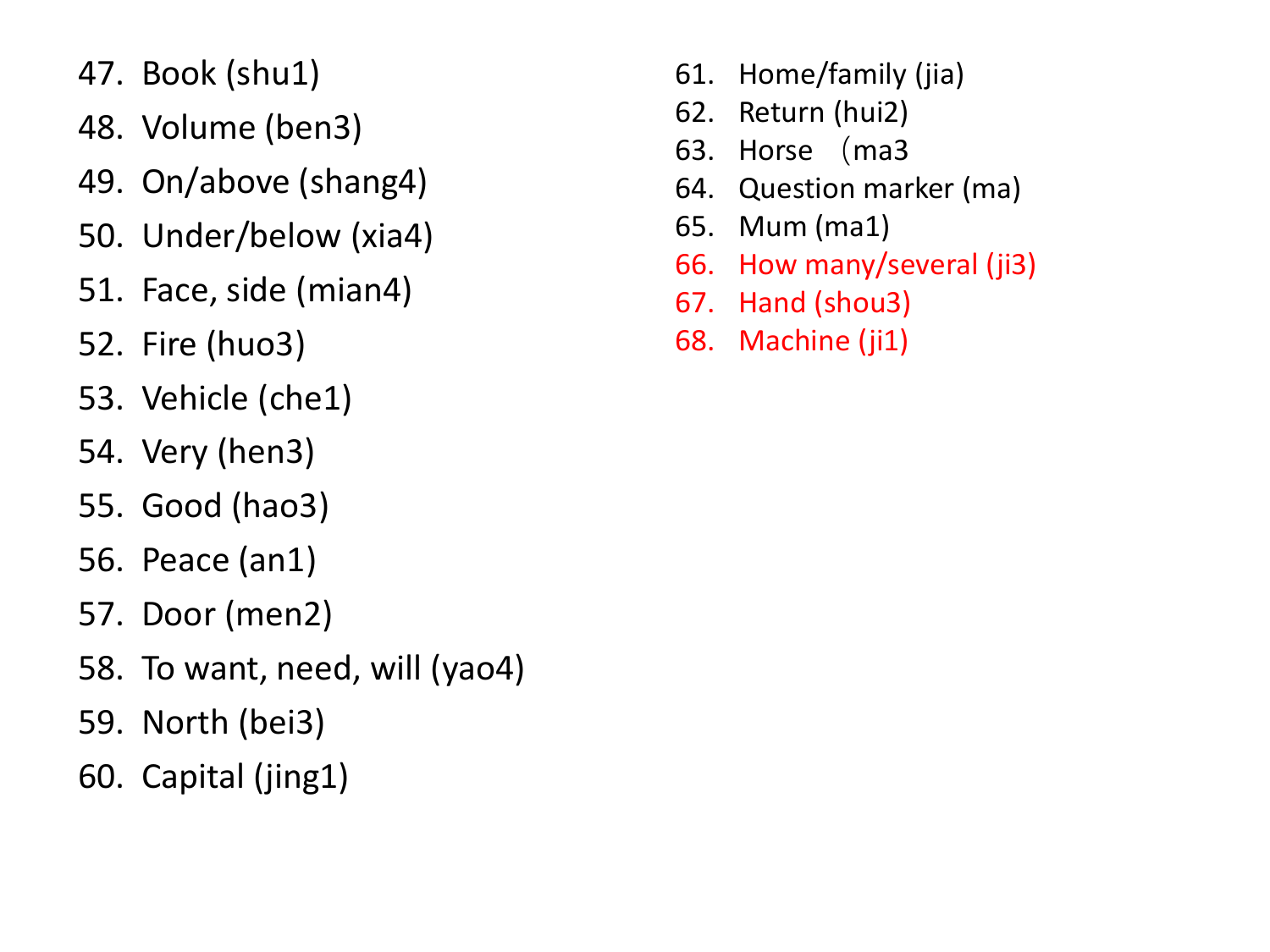## Crazy sentences

- The doctor's book
- Are you in Xi an?
- Your book is on top
- Outside Xi an
- He is too small
- His spoon is very small. Hers is very big.
- Tiananmen is very big. It isn't in Xi'an.
- Is work OK? (work good-not-good)
- My friend wants to go to Beijing tomorrow
- Do you want to go (return) home?
- Is the doctor at home?
- How many people are there in your family?
- Your mobile phone is under the book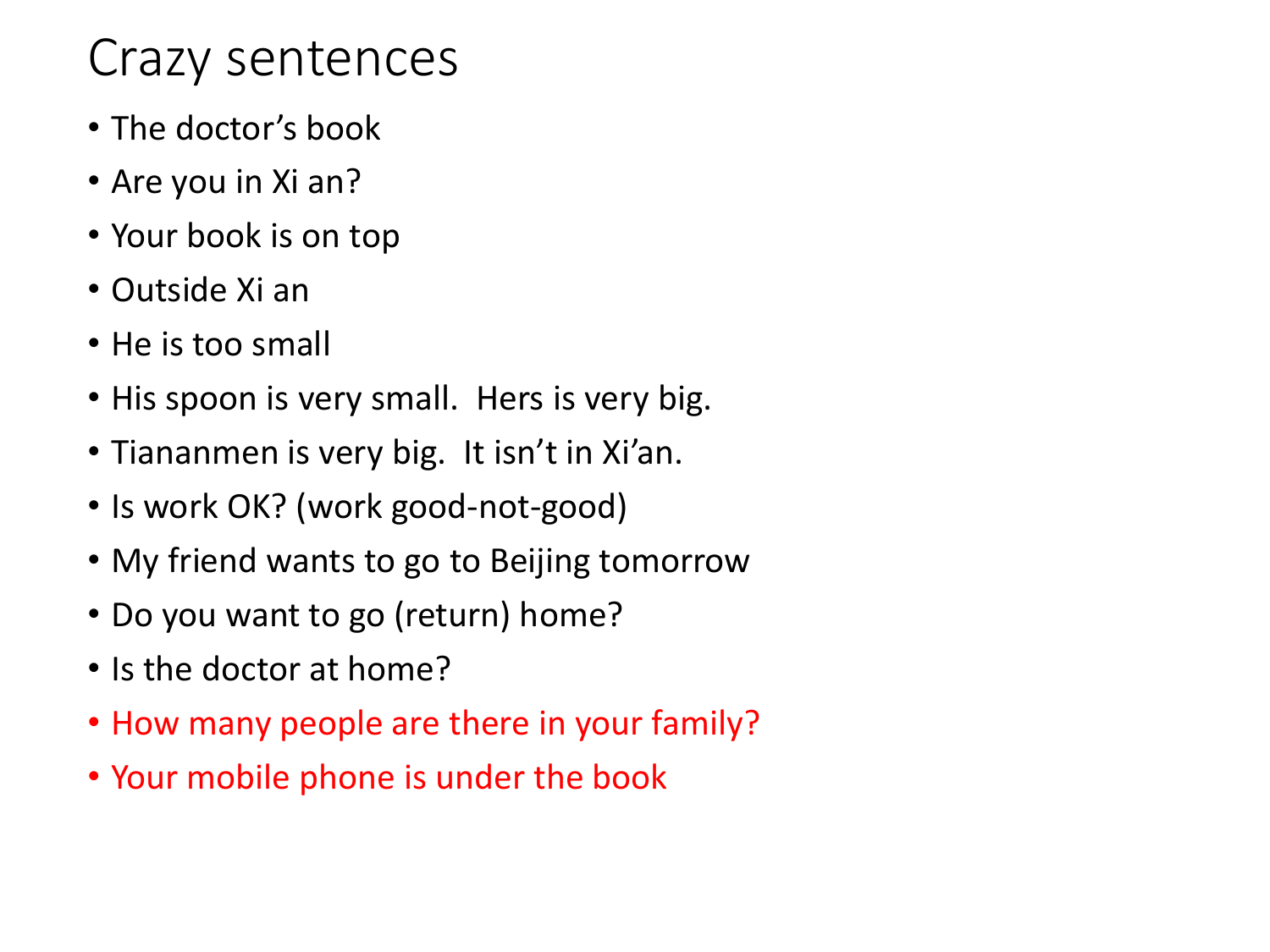

Son/daughter

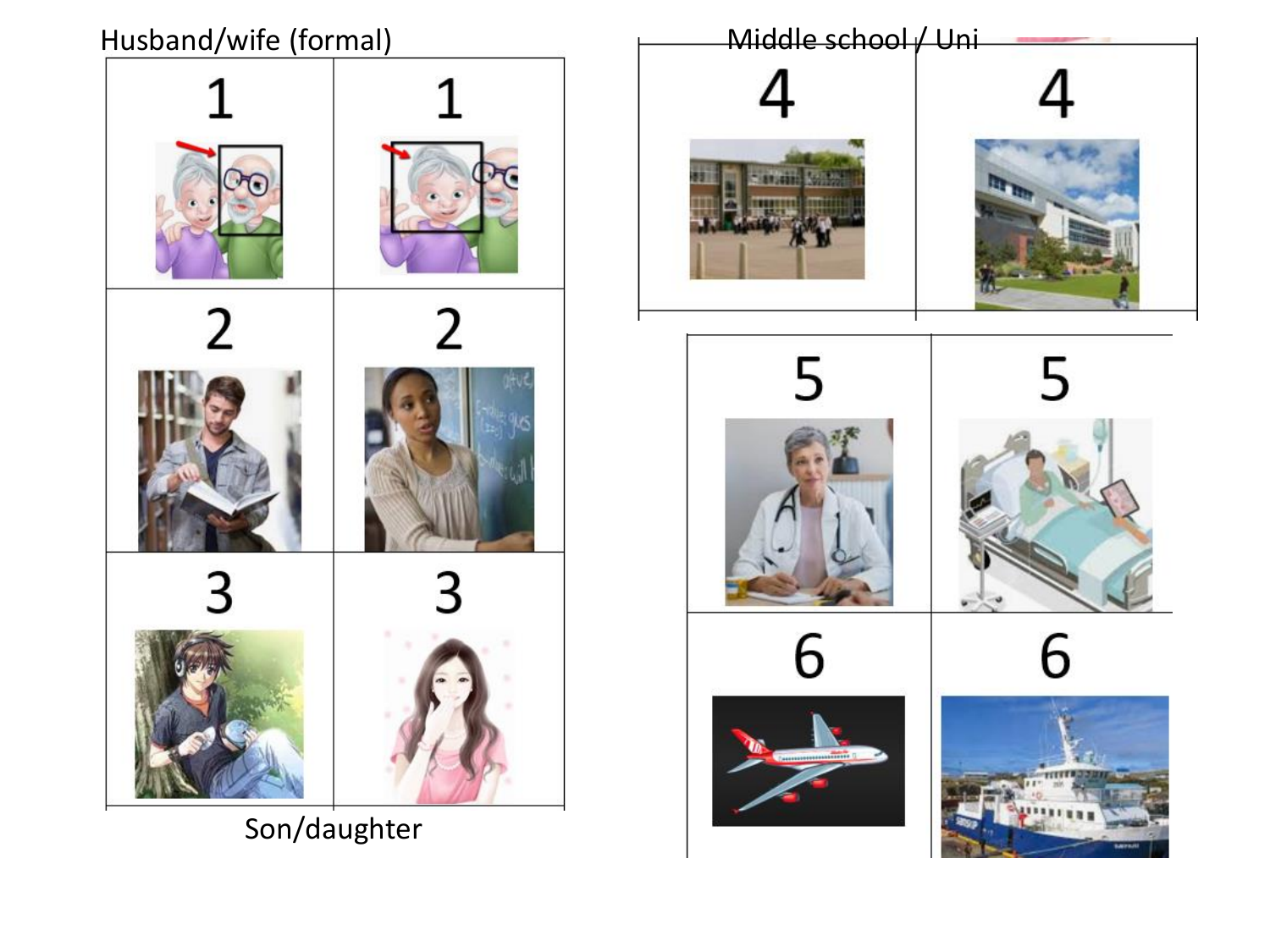